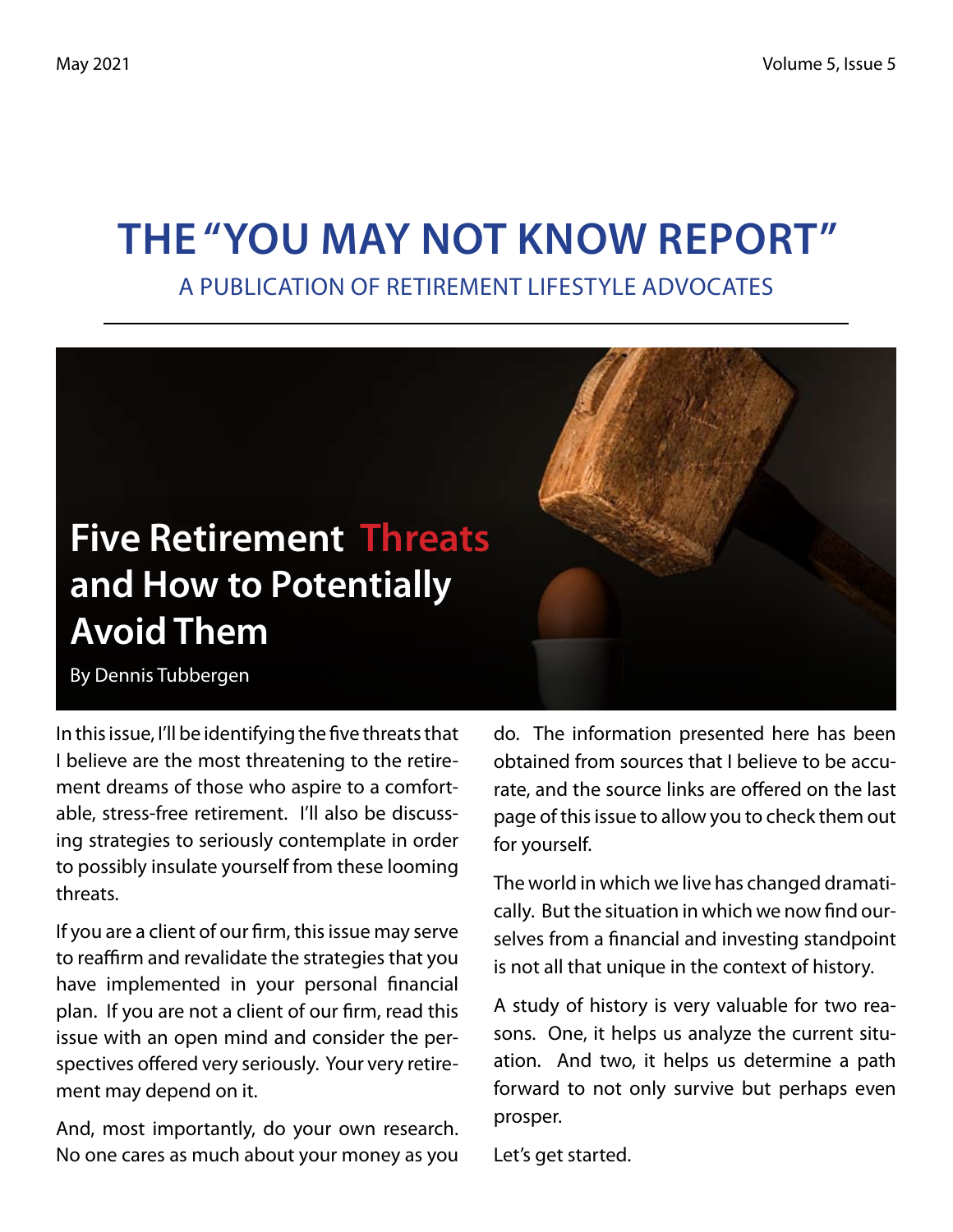

Many of you reading this issue may have no earthly idea as to what a derivative is, much less how it could affect your retirement dreams.

A derivative is a financial security whose value is derived from the value of an underlying asset or group of assets. A derivative is a contract between two or more parties. As the value of the underlying asset fluctuates, the value of the derivative moves as well.

The two most common types of derivatives are options contracts and futures contracts.

In the case of an options contract, one party would agree to buy or sell a security like a stock at a predetermined price (known as a strike price) prior to the expiration date of the option.

A futures contract is an agreement between two parties that has one party agreeing to deliver a specific quantity of an asset (such as gold, silver, or oil) to the other party at a predetermined price at a predetermined date.

In the case of options and futures, the contracts trade prior to the expiration date of each contract.

Derivatives are essentially betting between parties.

Which brings me to the subject of banks.

Banks, such as the "too big to fail" banks at the time of the financial crisis, trade derivatives. Banks trade derivatives over the counter which means that the market is not subject to the same regulatory oversight as other markets.

Banks typically trade in derivatives that change value as interest rates move up or down. Over the counter derivative trading between banks are essentially side bets between banks.

Egon von Greyerz, in a piece published on April 17, 2021<sup>1</sup> offered some interesting and alarming perspective on this market:

As I warned in last week's article on Archegos and Credit Suisse, investment banks have created a timebomb with the \$1.5 quadrillion derivatives monster.

A few years ago, the BIS (Bank of International Settlement) in Basel reduced the \$1.5 quadrillion to \$600 trillion with a pen stroke. But the real gross figure was still \$1.5q at the time. According to my sources, the real figure today is probably over \$2 quadrillion.

A major part of the outstanding derivatives is OTC (over the counter) and hidden in off balance sheet special purpose vehicles.

The \$30 billion in Archegos derivatives that went up in smoke over a weekend is just the tip of the iceberg. The hedge fund Archegos lost everything and the normal uber-leveraged players Goldman Sachs, Morgan Stanley, Credit Suisse, Nomura etc. lost at least \$30 billion.

**These investment banks are making casino bets that they can't afford to lose. What their boards and top management don't realise or understand is that the traders, supported by easily manipulated risk managers, are betting the bank on a daily basis.**

Most of these ludicrously high bets are in the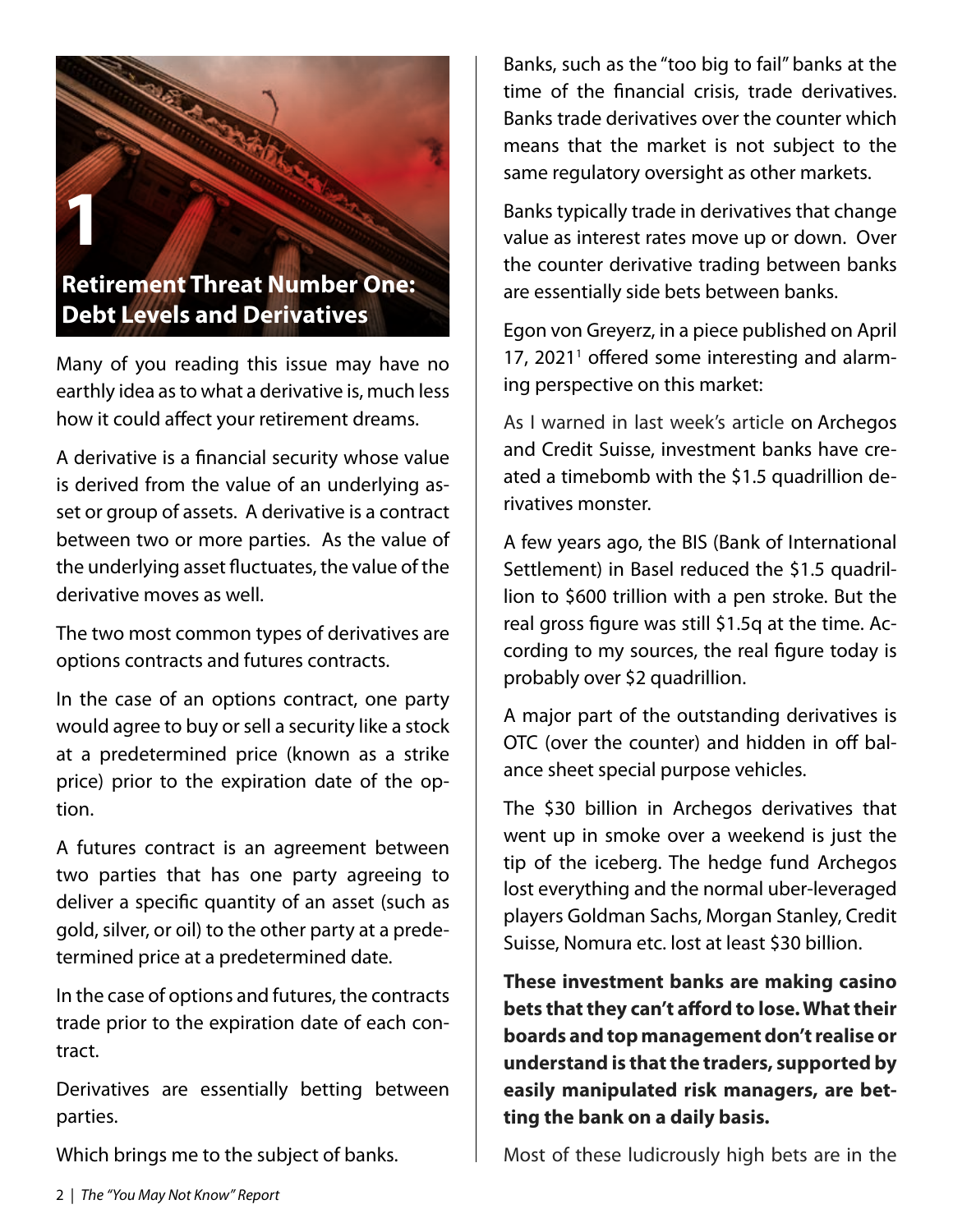derivatives market. The management doesn't understand how they work or what the risks are, and the account managers and traders can bet billions on a daily basis with no skin in the game but massive potential upside if nothing goes wrong.

But we are now entering an era when things will go wrong. The leverage is just too high and the bets totally out of proportion to the equity.

Just take the notorious Deutsche Bank (DB) that has outstanding derivatives of €37 trillion against total equity of €62 billion. Thus, the derivatives position is 600X the equity.

Or to put it in a different way, the equity is 0.17% of the outstanding derivatives. So, a loss of 0.2% on the derivatives will wipe the share capital and the bank out!

Now the DB risk managers will argue that the net derivatives position is just a fraction of the €37 trillion at €20 billion. That is of course nonsense as we saw with Archegos when a few banks lost \$30 billion over a weekend.

**Derivatives can only be netted down on the basis that counterparties pay up. But in a real systemic crisis, counterparties will disappear, and gross exposure will remain gross.**

So, all that netting doesn't stand up to real scrutiny. But it is typical for today's casino banking world when depositors, shareholders and governments take all the downside risk and the management all the upside.

Mr. von Greyerz makes a couple key points.

First, banks would attempt to make the argument that their derivative exposure is much less by netting out positions. That argument

ceases to hold water if the counterparty, the other bank with whom the bet was made, can't pay up as agreed.

A won bet turns into a lost bet if it can't be collected.

Second, depositors with money in the bank, shareholders who own the bank and governments that back bank deposits with insurance take all the risk while the bankers keep the upside.

Remarkably, von Greyerz points out that in the case of Deutsche Bank, a .2% loss on derivative holdings will totally wipe out the bank!

Mr. von Greyerz points out that when adding total world debt, total government unfunded liabilities and total derivative exposure together, one arrives at a staggering number, \$2.3 quadrillion.

When the collapse occurs, should governments around the world attempt to 'fix things', that is the size of the problem.

To put that number in perspective, that's nearly \$300,000 for every one of the 7.9 billion people that live on the planet!

Again, some perspective – total world wealth is about \$360 trillion.<sup>2</sup> If that wealth were equally distributed among the world's citizens, each citizen would have a net worth of about \$45,000.

The financial collapse, when it occurs, will require about 7 times the total wealth in the world to correct. It's a problem that is too large to be corrected, but governments will likely try by creating more money.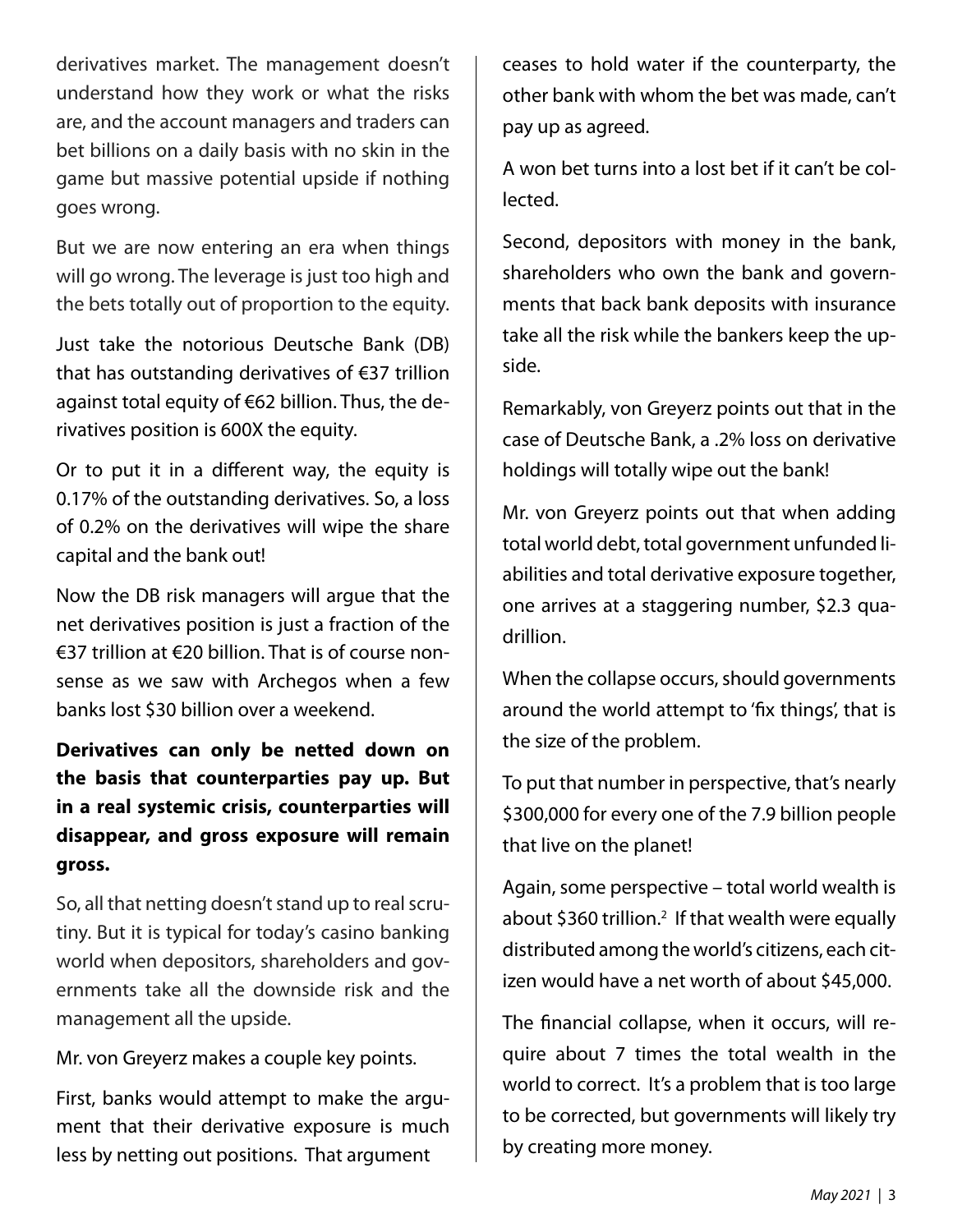

Central banks around the world are printing money on a colossal level. The central bank of the United States, the Federal Reserve, has now printed far more money than at any time in US history.

The chart (below) shows the balance sheet of the Federal Reserve as a percentage of economic output or Gross Domestic Product. Note from the chart that the Fed's balance sheet is presently at about 42% of GDP. That's about triple the Fed's balance sheet during the 2008 financial crisis, and more than four times the level of the balance sheet at the end of World War II.



#### Chart 9: Fed balance sheet to hit 42% of GDP...

Source: BofA Global Research, GFD, Haver

The European Central Bank has also been creating money.

The chart (top right) illustrates the growth in the central bank's balance sheet from late 2007 to the end of last year. Notice that the balance sheet has increased approximately seven-fold over that time frame.



The Japanese Central Bank has also been on a money printing binge.

The chart (bottom right) of the Japanese Central Bank balance sheet reproduced here looks a lot like the chart illustrating the growth of the balance sheet of the European Central Bank.

.<br>Central Bank Balance Sheet in Japan increased to 714229.80 JPY Billion in March from 712602.10 JPY Billion in February of 2021, source flast of



Notice there has been about a sevenfold increase in the balance sheet of the Japanese Central Bank over the last decade as well.

There many academics telling us that we don't need to worry about this money creation. These monetary theorists are putting forth the idea that governments can't run out of money since they can always access freshly printed or newly created money from the country's central bank.

And they dogmatically assert that inflation is never a problem either since the government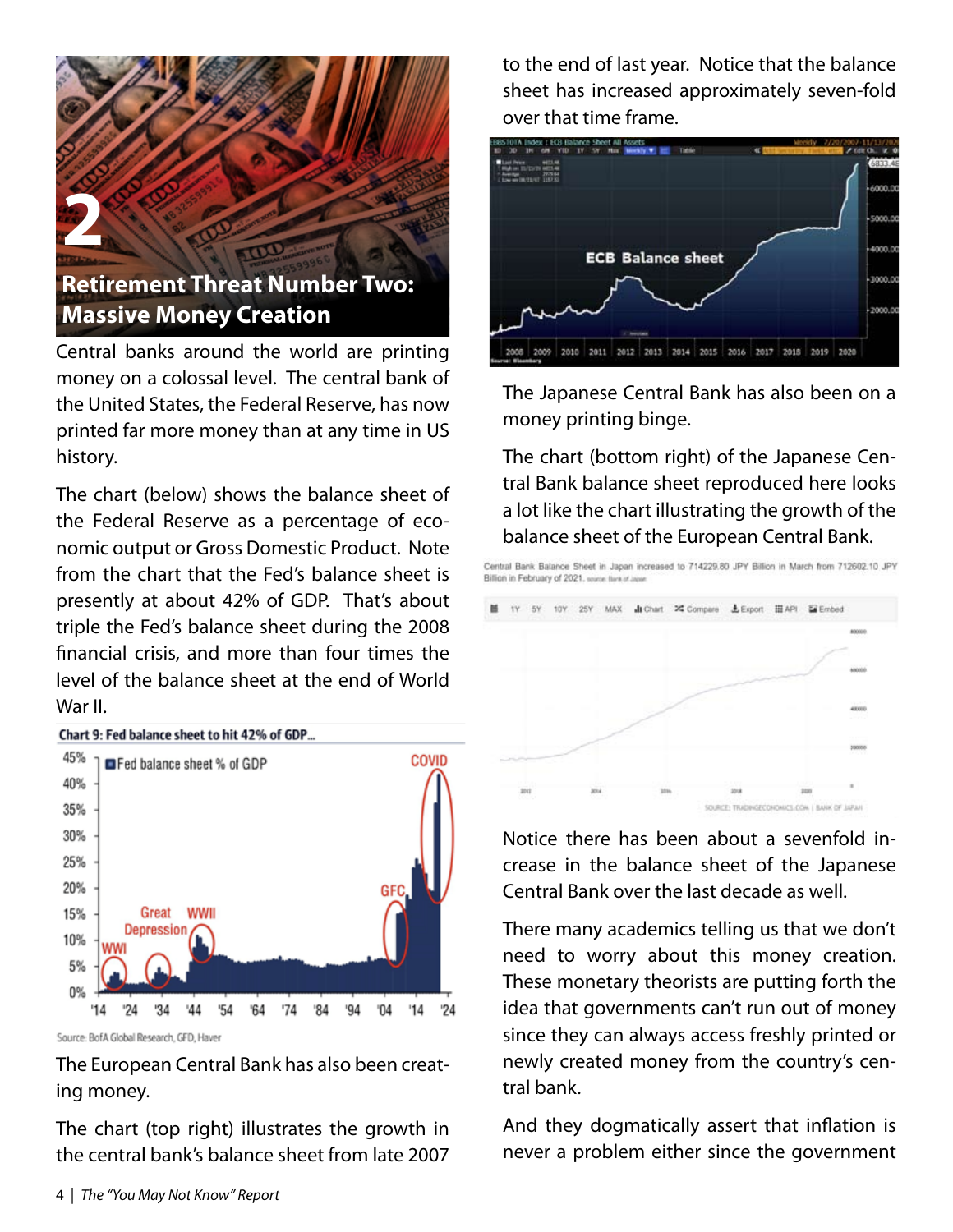can always remove money from the system through taxation.

Ironically, this is not the first time in history money creation has been attempted to solve a debt problem. The Roman Empire; France in the 1700's; Weimar, Germany; and more recently Zimbabwe, Argentina and Venezuela have all pursued money printing with the same end result – the destruction of the currency.

Whether we ultimately see that outcome presently will depend entirely on the policies pursued by the central bankers. The reality is they have painted themselves into a corner and have no solid options. They either, one, stop printing and the debt and derivative time bomb described above collapses. Or, two, they continue money creation until the currency(ies) are destroyed. After the currency destruction, the debt and derivative time bomb explodes.

Option one is a dismal outcome. Option two is worse.



**Like Stocks are Poised for a Severe Correction**

While the money creation has been bullish for stocks and real estate, when the money creation stops these assets will collapse as the debt and derivative bubble unwinds.

We saw this happen at the time of the Great Financial Crisis and we will have to see it happen again, only this time the collapse will be more severe.

In past issues of this publication, we have

tracked the prices of stocks and real estate. There are two indicators that we like to use for this purpose.

One, is the "Buffet Indicator". This indicator takes total market capitalization value and divides by Gross Domestic Product. It was dubbed the Buffet Indicator when the Oracle from Omaha revealed in an interview that it was his favorite way to determine if stocks were overvalued or if stocks were undervalued.

One look at the Buffet indicator has one observing that it is more extended or overvalued than at any time in history. Just two months ago in this publication, we arrived at the same conclusion. But, at the present time stocks are even more overvalued.



Notice, prior to the tech stock bubble busting, the ratio stood at about 160%. Total value of stocks was about 160% of the total economic output or GDP. That number now, remarkably, exceeds 190%.

By contrast, at the time of the financial crisis, prior to stocks declining more than 50%, the ratio stood at 110%.

Should the debt and derivative bubble burst, stocks will likely follow suit. If stocks returned back to their level in 2009 at the market bottom, we could see a decline of more than 65% from these levels.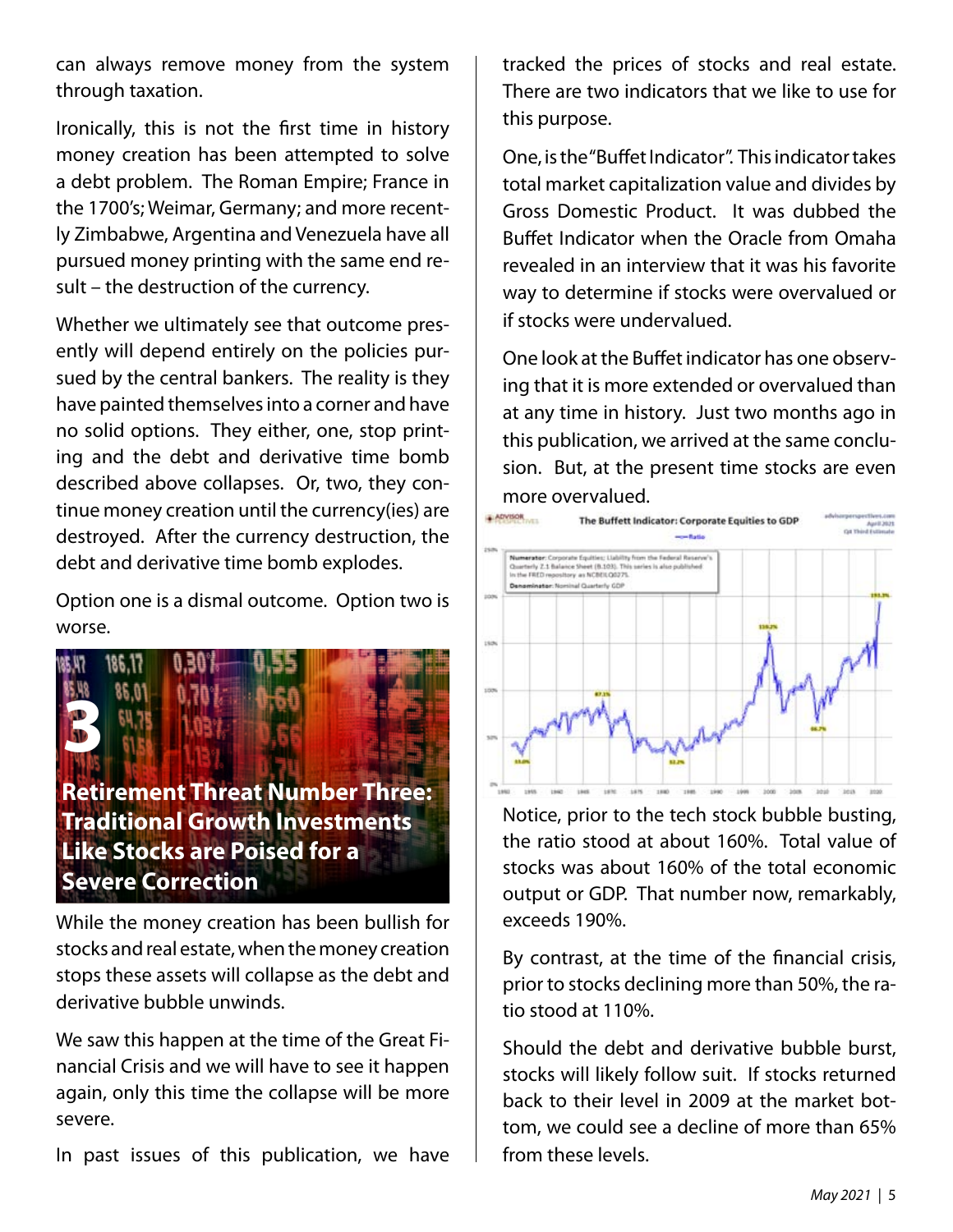The other less often discussed stock market valuation indicator is the Dow to Gold ratio. This indicator is developed by taking the value of the Dow and dividing by the price of gold per ounce in US Dollars.

The rationale for this indicator is that since the US Dollar is continually losing purchasing power, it is a poor metric to use to determine the real value of stocks. If a weaker US Dollar causes prices to rise at the grocery store and lumber yard, that same weak US Dollar will cause stock prices to rise as well.

Gold, on the other hand, is a consistent metric. An ounce of gold has not changed in thousands of years. While the price of gold per ounce has increased when priced in US Dollars, that price increase is due to the declining purchasing power of the US Dollar. Gold hasn't changed, the US Dollar has changed.

Going back more than 100 years, the Dow to Gold ratio has also offered a consistent means by which stock values can be measured.

The chart below illustrates how the Dow to Gold ratio has become more volatile since the Federal Reserve took control of monetary policy in 1913 which is the year the Federal Reserve Act was signed into law.

At the stock market bottom during The Great Depression the Dow to Gold ratio stood at about 2.

After the stock bear market of the 1970's the Dow to Gold ratio was at 1. The Dow was at about 850 and the price of gold per ounce was at \$850.

Notice two things about the chart. First, there is a trendline drawn through the center of the price action going all the way back to 1800. The red arrows on the chart show that the countertrend rallies have, at least to this point, stopped at the trend line.

Second, the market highs and lows have become more extreme since the Fed began to control monetary policy. The market highs measured by the Dow to Gold ratio have been higher and the market lows have been lower.

It is this pattern, should it repeat itself, which could see the Dow to Gold ratio fall back to its prior low of 1. Or, perhaps even lower.

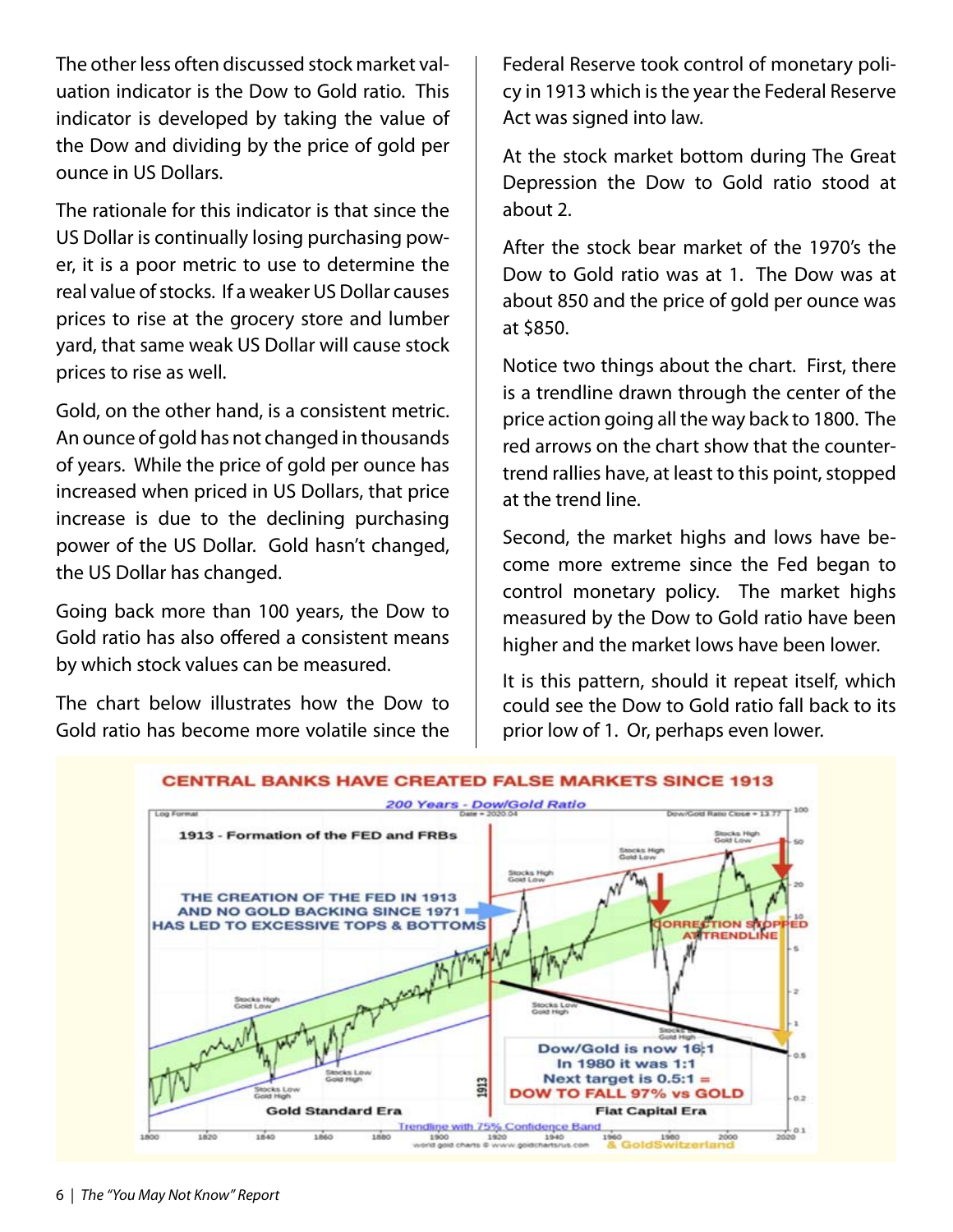# **4**

### **Retirement Threat Number Four: Interest Rates Are at an Extreme Artificially Low Level**

Think back about 15 years, retirement was a lot easier.

And a lot safer.

You could retire, deposit some of your IRA or 410(k) in a fixed interest investment that would pay you interest of 6% annually and you could live of the interest and your Social Security benefits.

#### No more.

The Federal Reserve has kept interest rates low. While such policies can be beneficial for those looking to borrow money, they are disastrous for those who are looking to get a safe yet reasonable yield on their investment assets.

Unfortunately, yields will probably remain low until the debt and derivative collapse occurs. At that point there will have to be a reset.

Traditionally safe investments like bonds can lose value when interest rates rise. Since interest rates are currently at historically low levels, the next big move in interest rates will most likely be up.

That move up in interest rates could be financially devastating for those who own bond funds or bonds that they want to sell prior to their maturity date.

The chart below illustrates interest rates historically. Interest rates are as low now as they have ever been.

Also, notice since 1980, interest rates have, for the most part, been declining. That means bond prices have been rising. At some point that trend will have to reverse which means yields will once again increase but as they do, bond prices will fall.

If you are hoping to have a secure, stress-free retirement, you need to think seriously about whether or not a traditional planning strategy might fail you as you move toward retirement.

Traditionally speaking, "Wall Street Only" advisors allocate your assets between stocks and bonds, weighting your portfolio more toward bonds as you get older.

Given how overvalued stocks are presently and given how low interest rates are currently, it's highly possible that both of these asset classes could decline in the near future especially given the debt and derivative bubble that also exists.



C 2021 MoneyCafe.com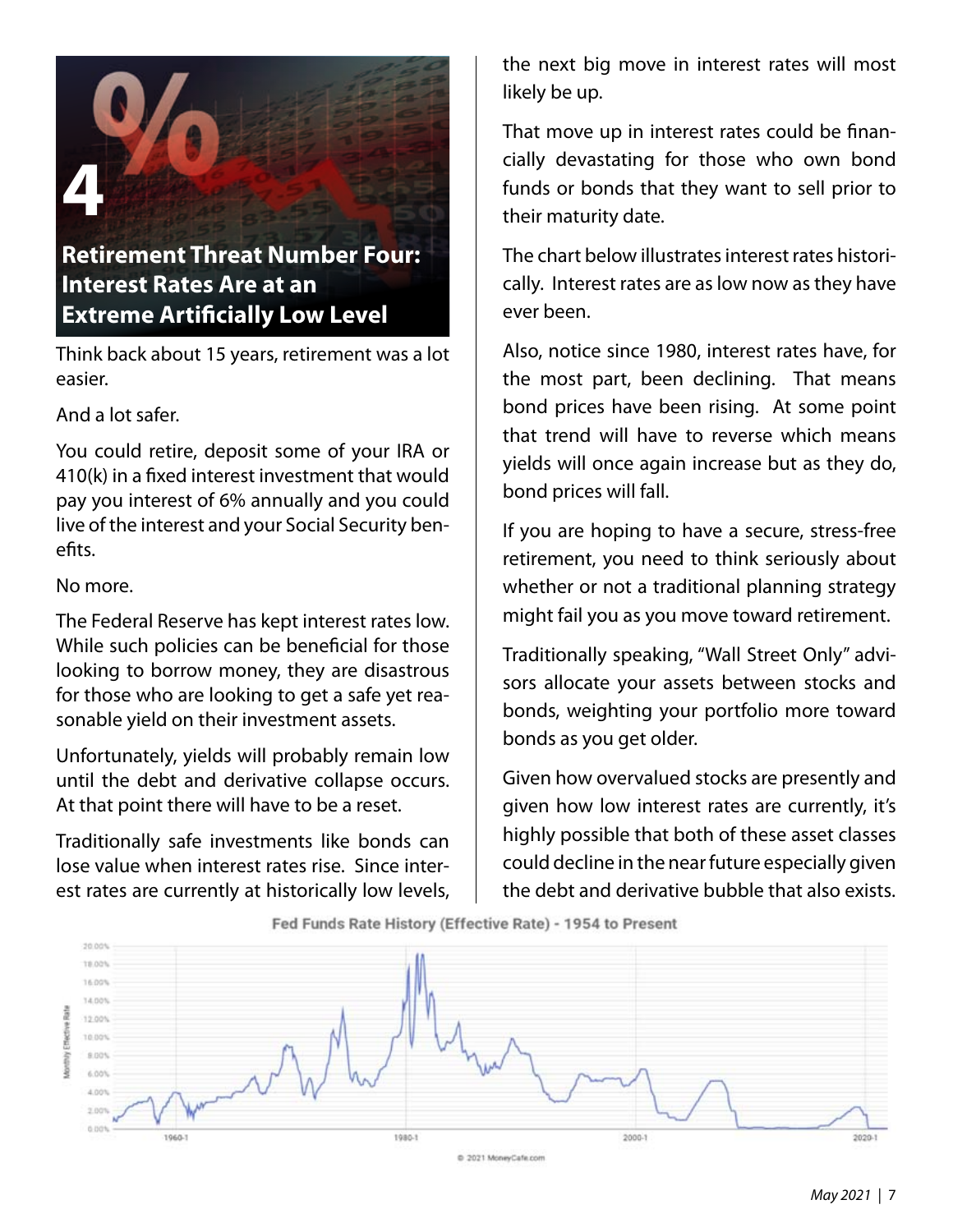

There is a lot of talk about digital currencies right now.

Bitcoin, Ethereum and other digital currencies are volatile, but gaining meaningfully in value when priced in US Dollars.

The chart below shows Bitcoin, priced in US Dollars going back to January 2016.

Bitcoin has moved from about \$430 to Bitcoin at that time to more than \$60,000 recently.

This phenomenon has certainly gotten the attention of both politicians and central bankers. Frankly speaking, they don't like the competition.

Recently, Federal Reserve Chair, Jerome Powell, stated that developing a Digital Dollar was a



"high priority" for the Federal Reserve.

Treasury Secretary, Janet Yellen, recently voiced her concerns about digital currencies not issued by the central bank. She stated she was in favor of central banks researching how to issue a digital currency.

Here is an important point; digital currencies that are not backed by gold or silver are still fiat currencies. Whether the currency is a digital unit of air or a green piece of paper, the intrinsic or tangible value is the same – almost zero.

The French philosopher, Voltaire stated that all fiat currency eventually returns to its intrinsic value – zero.

We may be in the final stages of that transition now.

Many think that Bitcoin or some other digital currency will be the way forward as far as currencies are concerned, but I consider that to be highly unlikely.

Admittedly, there have been fortunes made investing in Bitcoin. And there may be a lot more money made by investing in or speculating on crypto currencies in the future.

I would advise readers to consider any investment in Bitcoin or any other crypto currency to be speculative.

It is my firm belief that Bitcoin will never be widely used as currency. Currency needs to be somewhat stable, and Bitcoin is not.

It's also likely that central banks will continue to pursue a central bank issued digital currency and continue to work to suppress the use of Bitcoin and other digital currencies.

The countries of Afghanistan, Pakistan, Algeria, Bolivia, Bangladesh, Macedonia, Saudi Arabia, Quatar, Vanuatu and Vietnam have all banned the use of Bitcoin.<sup>3</sup>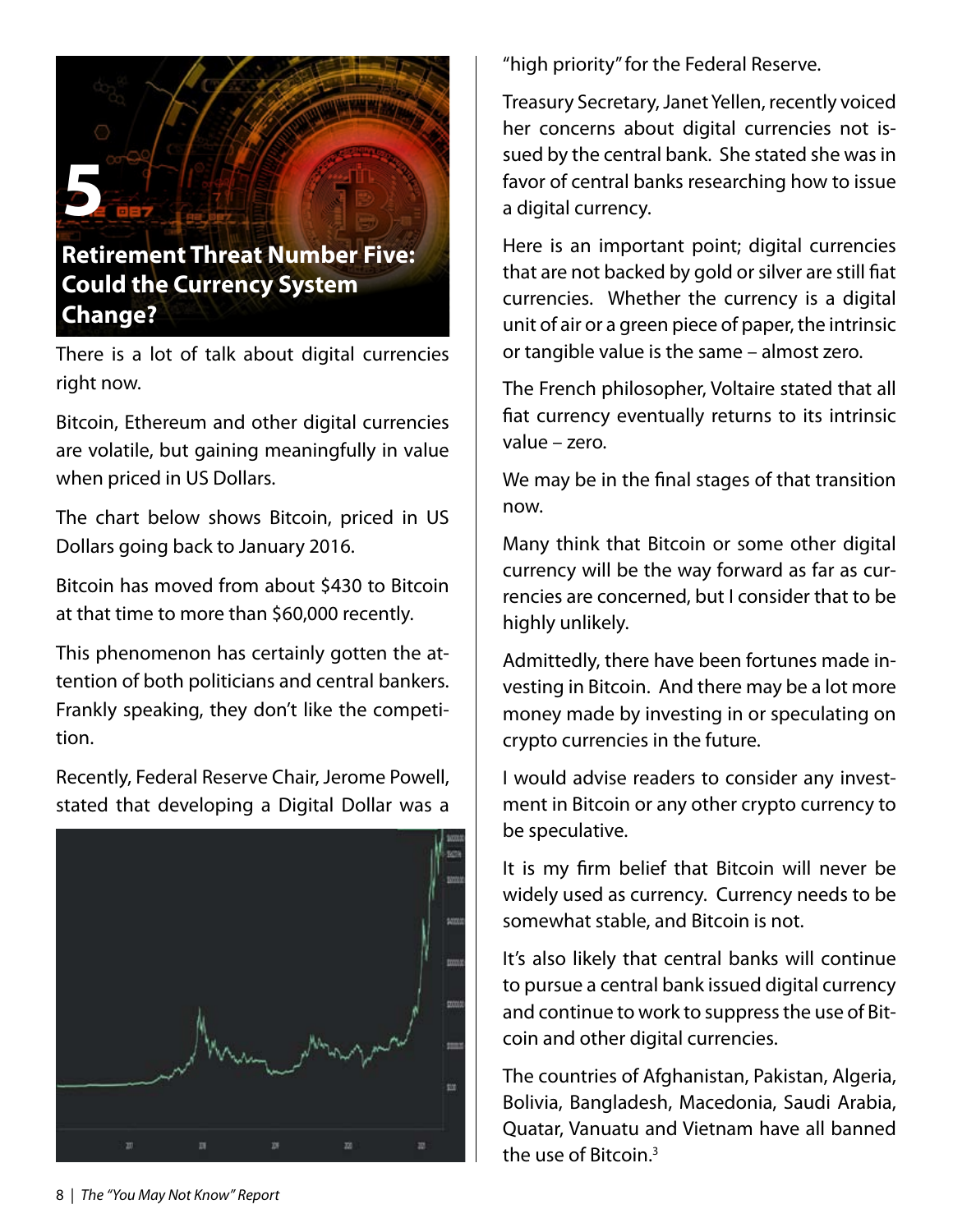Other countries have imposed restrictions on the use of Bitcoin, either prohibiting banks from using Bitcoin and other cryptocurrencies or outlawing crypto exchanges. Those countries include China, India, Ecuador, Indonesia, Morocco, Zambia, Nepal, Egypt, and American Samoa.

While enforcing a ban is difficult due to the nature of cryptocurrencies, there are two currency trends currently building. One, world citizens are continuing to look for fiat currency alternatives as central bankers all around the globe continue to devalue currency through money creation.

Two, central bankers are desperately attempting to hold on to the currency issuing monopoly that they now enjoy although it is becoming increasingly apparent those days are numbered.

## **Strategies to Help Protect Yourself from the Five Threats**

Let's summarize the five threats.

The world faces a mammoth \$2.3 quadrillion debt and derivative bubble. There are only two possible outcomes; one, the bubble bursts or, two, the currency is destroyed or severely damaged and the bubble bursts. This bubble is simply too big not to burst. We are only debating when and the how.

Central bankers are accelerating the pace of money creation. It is their only remaining defense. But it will not work. Money creation cannot continue forever. The only question is will the money creation stop before the currency is destroyed or will this reckless policy be pursued until confidence in the currency is lost?

Traditional investments like stocks and bonds are at or near all-time highs. Both of these asset classes are poised for a decline. Bonds will be a casualty when the debt and derivative bubble explodes, and stocks will likely collapse on the news as well.

Finally, currency substitutes will continue to emerge. Central bankers will continue to try to adopt the use of the block chain technology that is used by the current crop of crypto currencies to create central bank issued digital currencies. These currencies, should they become reality, will also fail unless they are linked to something tangible like gold or silver.

So, what should you do to survive and perhaps even capitalize on the coming chaos?

Clients of our company know that we have advocated a 'two-bucket' approach for managing retirement assets for more than a decade once it became clear where we were headed economically, financially and from a monetary policy perspective.

There are other competing firms that have since adopted a similar sounding approach to managing assets. And, while imitation is the sincerest form of flattery, we urge caution. Many of these other approaches sound similar but they use only traditional retirement planning and investment management tools. As we have discussed in this issue, it is our firm belief and conviction that these traditional planning tools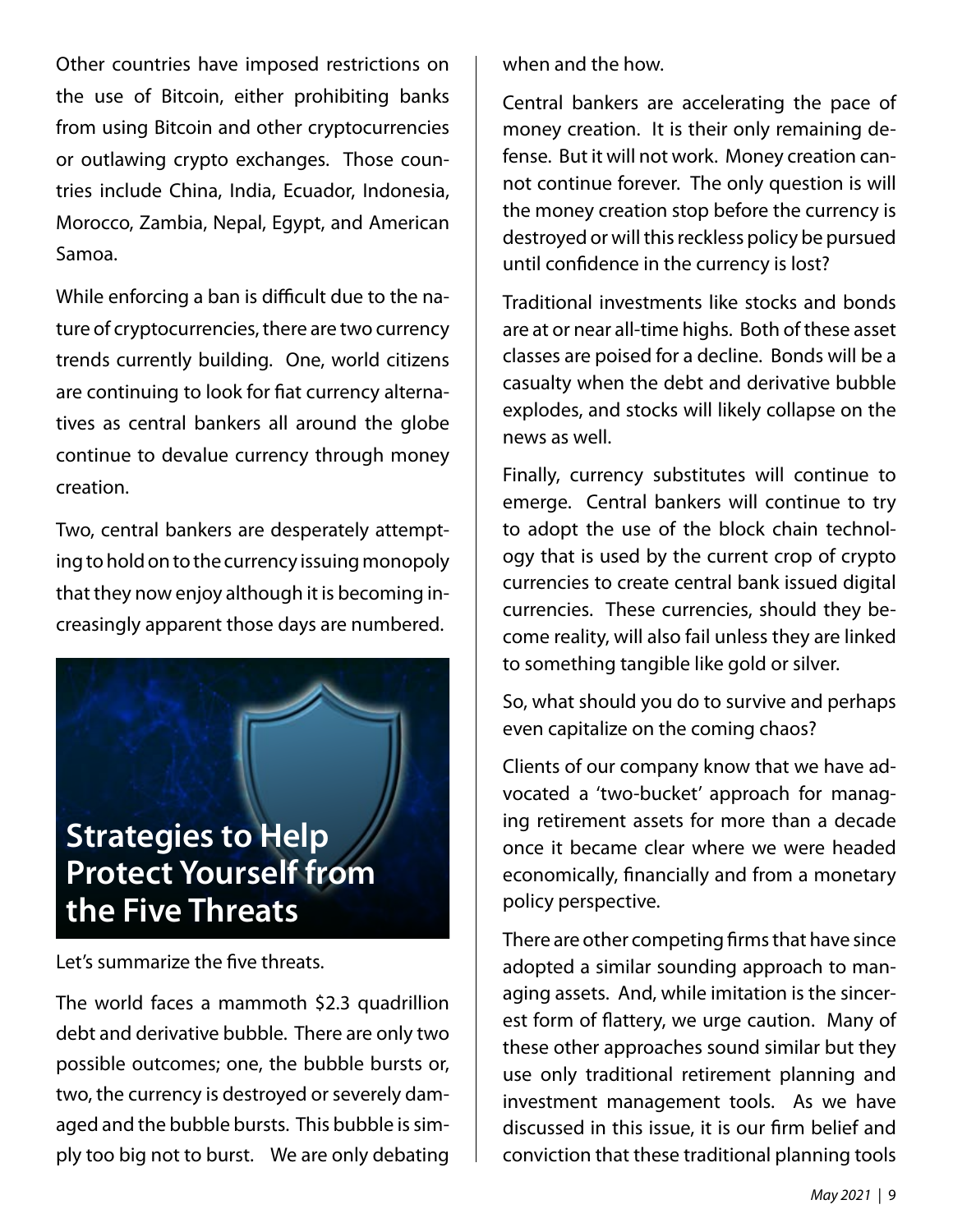will fail in the future for the reasons we've discussed.

It is our belief that an effective two-bucket approach has one developing an income model for retirement first. This income model is simply defining the target.

You can't hit a target that is not clearly defined and identified. Once the 'income model' target has been clearly defined, then the two-bucket approach can be constructed.

The basic premise is to divide assets up into two buckets of money with one bucket consisting of stable assets. These assets are allocated to attempt to avoid a collapse in asset values should the stock and bond markets collapse as we have forecast. These are the assets that will be used for income and expenditures. These stable assets are invested with the objective that they will gain in purchasing power as the

traditional asset classes decline in value.

The second bucket of assets are allocated to provide a hedge against inflation. An inflation hedge is essential in the current climate of massive, unprecedented money creation. This bucket needs to contain assets that are tangible and real. This bucket should not contain assets that are derived from tangible assets. For example, it is better to own real, physical gold than an exchange traded fund that tracks the price of gold. The exchange traded fund has counter party risk while physical gold does not.

While the timing of these threats appearing in earnest is difficult to forecast, there are signs that we are not far from these materializing.

Here's the point. If you've not yet adopted this kind of planning, we would urge you to do so as soon as possible while there is still time to do so.

| <b>TIMEX</b> | <b>Time Deposit Rates</b>                              |                        |
|--------------|--------------------------------------------------------|------------------------|
|              | At the time of publication,<br>these rates were valid: |                        |
|              |                                                        |                        |
|              | 1-Year                                                 | 1.25%                  |
| しがむゆる        | 2-Year                                                 | 1.75%                  |
| 12,510       | 3-Year                                                 | 2.20%                  |
|              | Call the office for details at                         |                        |
|              | 1-866-921-3613.                                        |                        |
| こいを事業        |                                                        | $T = T\sqrt{1 - 4\pi}$ |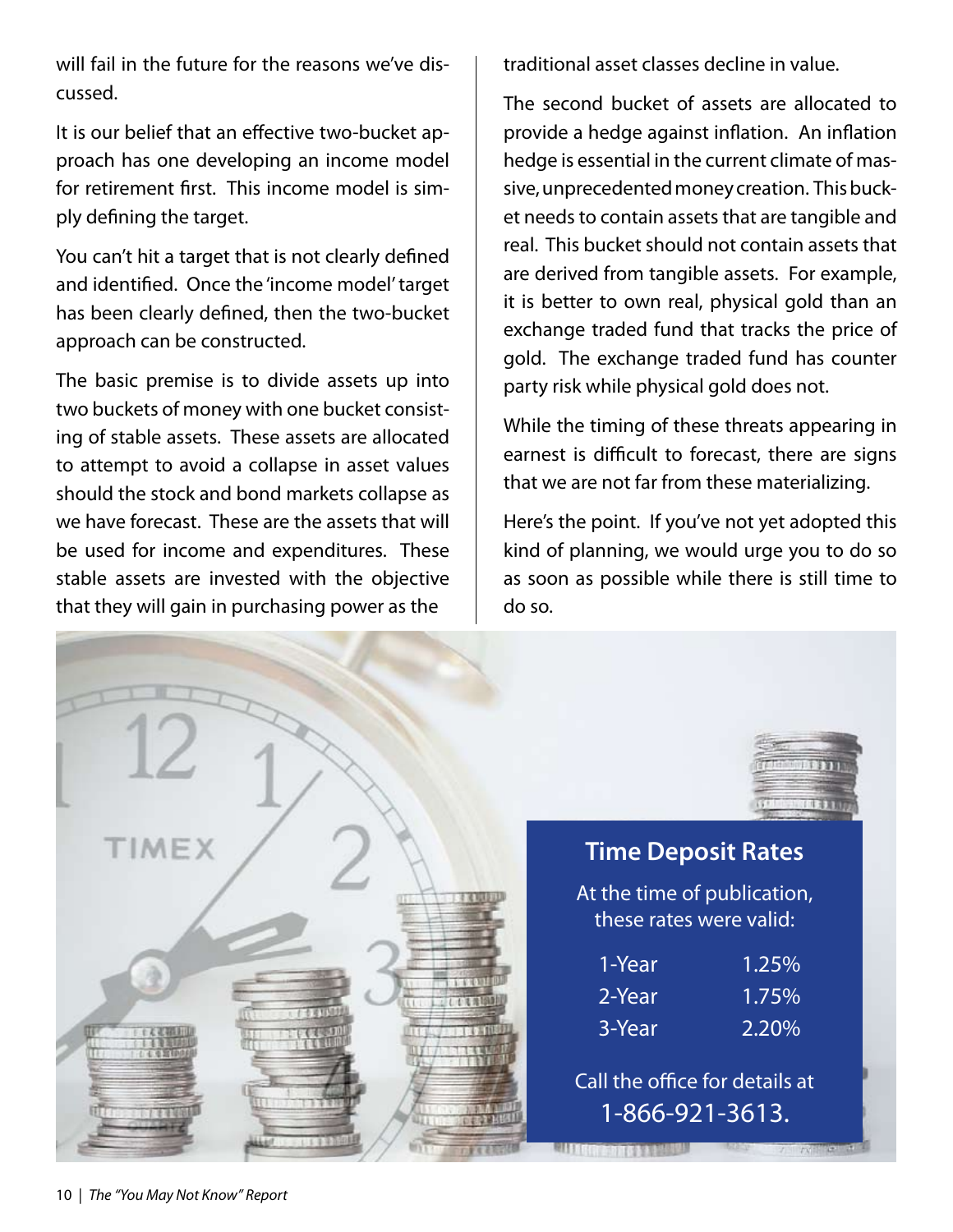## **FREE – Essential Reports Group**

If you have not yet adopted the two-bucket approach to managing retirement assets, we'd like to invite you to discover more. You can order our Essential Reports group provided at no cost and no further, future obligation.

Your Essential Reports Group may show you:

- The best way to maximize your Social Security benefits even if you are already collecting Social Security
- How to reduce taxes on your IRA, 401(k) or other retirement account. As we discussed in this issue, as tax policy may dramatically change in the near future and become less favorable, taking steps now

to understand how to possibly minimize taxes has never been more important

What your current fee level is in your •portfolio and what your historical drawdown risk might be. Understanding this information may help you avoid participating in the next market crash

To prepare these reports for you, we need only get some generic, non-personal information from you. We never ask for personal information, nor should you ever share that information with anyone. To request your reports, visit **www.MyEssentialReports.com.**